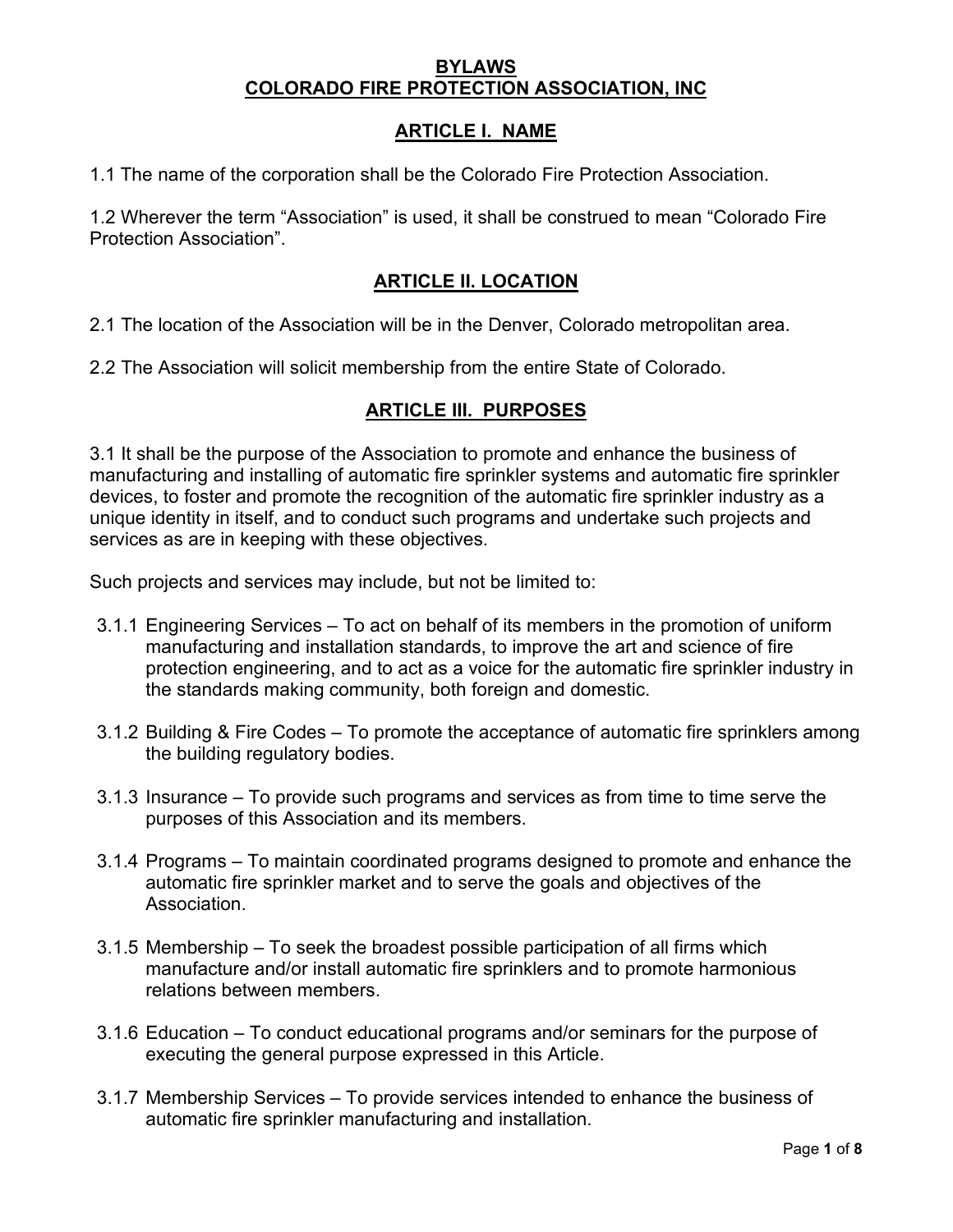# **ARTICLE IV. MEMBERSHIP**

#### Section 4.1 – Membership

Any person, firm or corporation, trade association, or professional society engaged in the sale, design, installation, inspection, testing, maintenance, promotion, and/or regulation of, automatic fire sprinkler systems or their components in the United States and/or the manufacturing of automatic fire sprinkler devices in the United States shall be eligible for membership in the Association.

#### Section 4.2 – Classes of Membership

- 4.2.1 Contractor. A contractor member is a firm or corporation which installs, inspects, tests, maintains, or repairs, automatic fire sprinkler systems or special hazards systems in the United States, but does not manufacture automatic fire sprinkler devices.
- 4.2.2 Manufacturer. A manufacturer member is a firm or corporation which manufactures and sells fire sprinkler devices and components whose end is intended for inclusion in automatic fire sprinkler systems.
- 4.2.3 Supplier. A supplier member is any person, firm, or corporation which sells or distributes materials or services whose end is intended for inclusion in automatic fire sprinkler systems, but is not eligible for other classes of membership as defined in sections 4.2.1 or 4.2.2.
- 4.2.4 Professional. A professional member is any person, firm, or corporations which designs, engineers, specifies, does layout, or insures automatic fire sprinkler systems or special hazard systems. Professional member also includes education institutes, trade or professional associations, labor organizations, societies or institutes whose principal service is to the construction or fire protection industry.
- 4.2.5 Independent Designer. An independent designer member is any individual which designs, specifies, or does layout of automatic fire sprinkler systems or special hazard systems, but is not eligible for other classes of membership as defined in sections 4.2.1, 4.2.2, 4.2.3, or 4.2.4.
- 4.2.6 Authority Having Jurisdiction. An Authority Having Jurisdiction (AHJ) member is any person, firm, corporation, or governmental entity which regulates, inspects, reviews plans, approves, or tests automatic fire sprinkler systems or special hazard systems.

#### Section 4.3 – Approval of Membership Application

- 4.3.1 Eligible firms, individuals, or corporations shall be approved for membership under any class defined in Section 4.2 by a majority vote of the Board of Directors at any regular or special meeting, a quorum being present.
- 4.3.2 The Board of Directors may empower the President to approve applications for membership, either at any time, or such times as the applicant or the Association would be prejudiced or inconvenienced by a delay in approval until the next meeting of the Board of Directors. The Board of Directors may terminate any such authorization.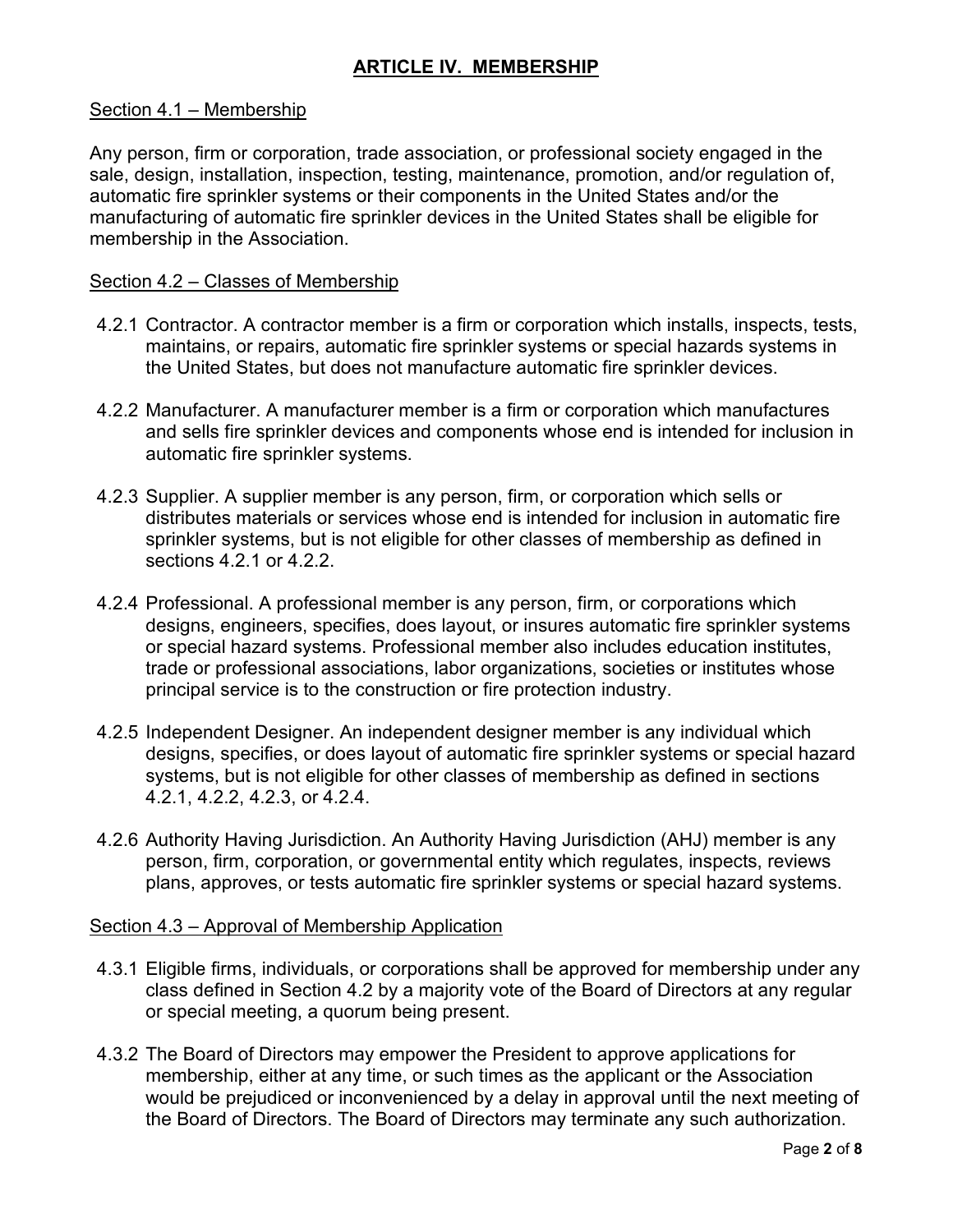## Section 4.4 – Termination of Membership

The membership of any member of the Association may be terminated at any time by any of the following methods:

- 4.4.1 By voluntary written resignation of such member, to take effect on the date the Board of Directors shall accept such resignation, at any regular or special meeting; or
- 4.4.2 By termination of such membership by the action of the majority of all Directors of the corporation present at a regular, or special, meeting of the Board of Directors for which such member shall have received at least three (3) days prior written notice that the termination of its membership will be considered, and at which such member shall have the right to have a representative present during the discussion of a proposition to terminate such membership; or
- 4.4.3 When any member has not paid its dues for a period of three (3) months, its membership shall be terminated by the Board of Directors at the next scheduled Board Meeting.

No member shall, upon termination of membership by any of the foregoing methods. Have any further right or privilege in the affairs or property of the Association.

# **ARTICLE V. BOARD OF DIRECTORS**

### Section 5.1 – Selection of Directors

The Board of Directors shall consist of seven (7) total members, which shall include the three (3) Officers, two (2) At Large Directors, one (1) Supplier Advisor, and one (1) Immediate Past President.

## Section 5.2 – Meetings of the Board of Directors

One (1) meeting of the Board of Directors shall be held monthly. Meetings shall be held at such times and places as may be determined by the Directors.

### Section 5.3 - Special Meetings

Special meetings may be called by the President and shall be called by the President or the Secretary/Treasurer of the Association upon the written request of two (2) Directors. Notice of special meetings shall be given by the Secretary/Treasurer. Such notice shall be given or sent not less than five (5) days before the meeting. Meetings may be held at any time without notice, if all the Directors are present, or if those not present waive, in writing, notice of the meeting before the meeting.

### Section 5.4 – Quorum

A majority of the Directors shall constitute a quorum for the transaction of business at all meetings, except as otherwise provided by law.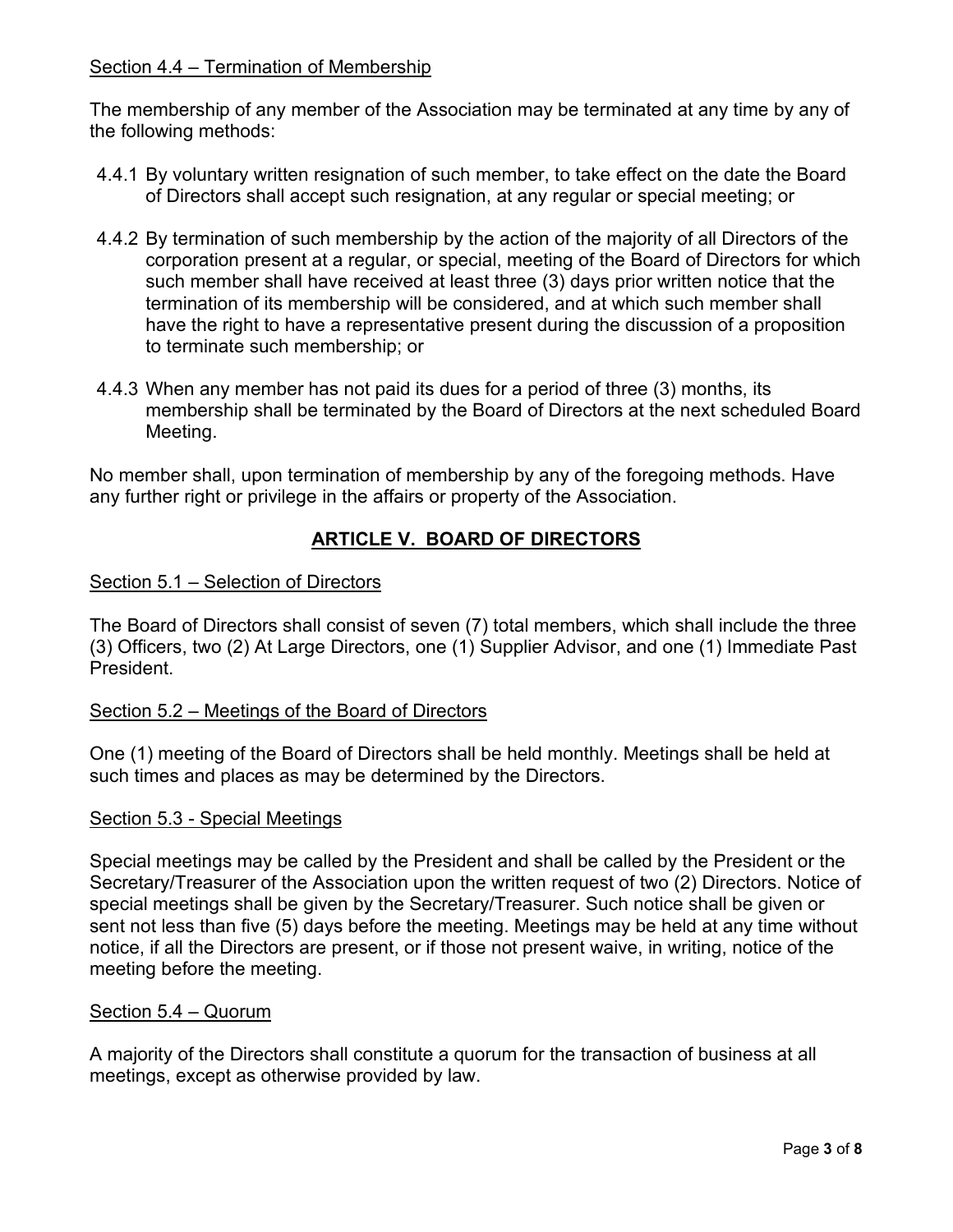### Section 5.5 – Voting

Each Director, shall, at each meeting of the Directors, be entitled to one (1) vote on any matter duly coming before the meeting. All questions shall be decided by a majority of votes cast, except as otherwise provided by statute, the Certificate of Incorporation, or these Bylaws.

### Section 5.6 – Vacancies

If the office of any Director becomes vacant by reason of death, resignation, retirement, disqualification, or removal from office, a successor Director shall be appointed by the President. A successor Director shall hold office until the expiration of the term of the Director whom he succeeded.

#### Section 5.7 – Removal of Directors

Any Director may be removed at any time with cause, by a majority vote of Directors.

### Section 5.8 – Term Length

Each Director shall assume office at the meeting of the Board of Directors immediately following his election and shall serve for a term of two (2) years.

#### Section 5.9 – Member Representatives

No member of the Association shall have more than one (1) representative on the Board of Directors, unless unanimously approved by the current Board of Directors.

#### Section 5.10 – Term of Office

The Board of Directors of the Association shall be elected at the November Meeting of the membership to hold office for two years starting January 1 thru December 31. No Board member shall serve for more than two consecutive terms in the office to which they are elected, unless approved by a majority vote of the Board of Directors.

#### Section 5.11 – Board Nominations and Elections

Nominations will be solicited from the membership before October 1. Ballots will be mailed, faxed, or emailed to each member firm. Ballots must be returned to the CFPA office before the general meeting in November. The ballots will be counted at the November general meeting. All notifications and ballots may be sent and received electronically.

## **ARTICLE VI. OFFICERS AND BOARD OF DIRECTORS**

#### Section 6.1 – Number

The officers of the Association shall be a President, Vice President, and Secretary/Treasurer.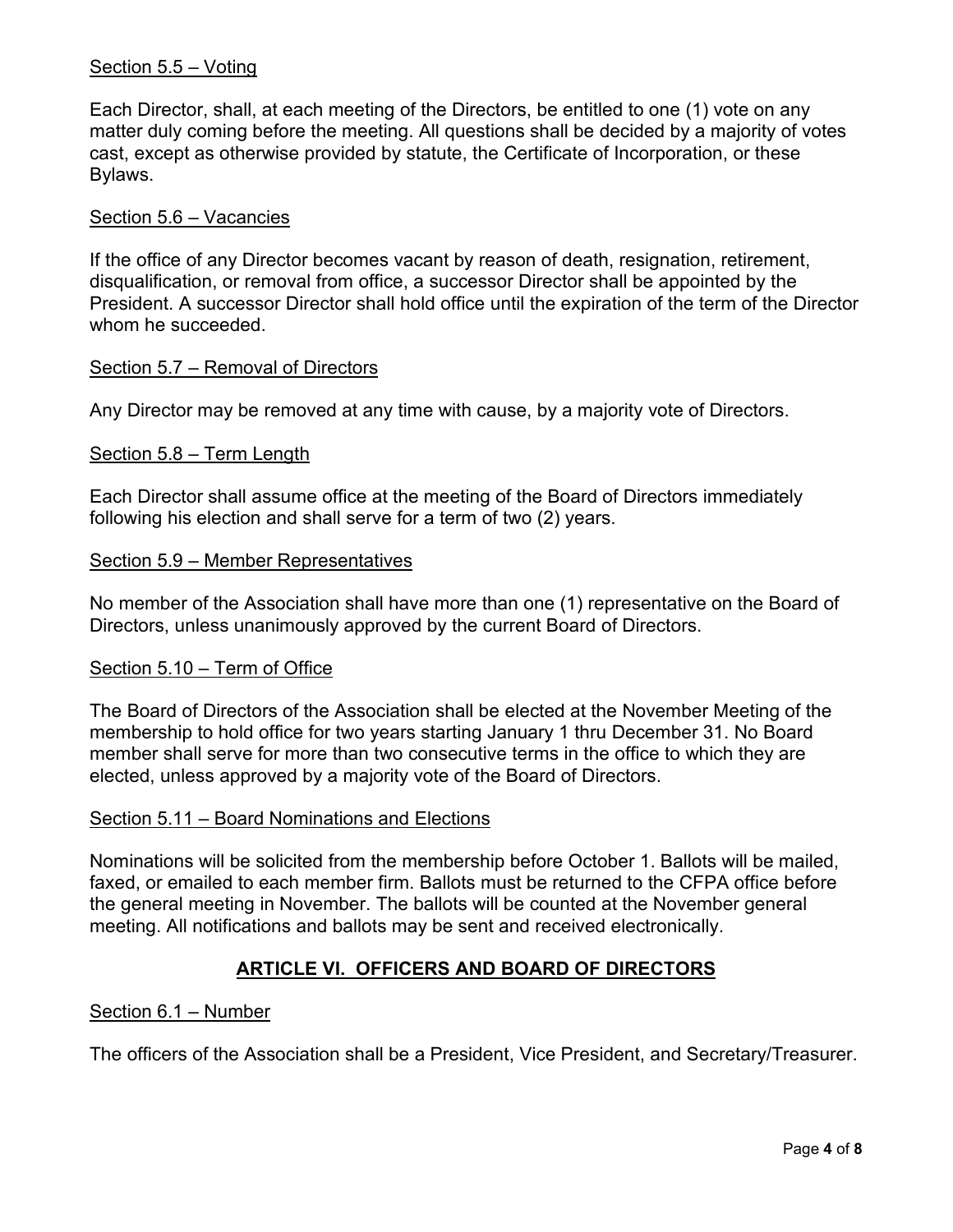### Section 6.2 – President

The President shall be a contractor member in good standing, elected by the membership. If there are not two or more contractor members nominated, manufacturer, supplier, professional, or independent designer members shall be considered for election, or as unanimously approved by the Board of Directors.

The President shall be the chief executive officer of the Association and shall, subject to the authority of the Board of Directors, have the management and direction of its business and affairs. This person shall perform all the duties normally incident to their office and shall have such other powers and duties as may, from time to time, be prescribed by the Board of **Directors** 

Within thirty (30) days of the death, resignation, retirement, or the commencement of permanent disability of the President, the Vice President shall assume the office and duties of the President.

### Section 6.3 – Vice President

The Vice President shall be a contractor member in good standing, elected by the membership. If there are not two or more contractor members nominated, manufacturer, supplier, professional, or independent designer members shall be considered for election, or as unanimously approved by the Board of Directors.

The Vice President shall assist the President in the general management of the business of the affairs of the Association and shall have such powers and perform such duties as may, from time to time, be prescribed by the President and subject to the approval by the Board of Directors and shall report directly to the President.

### Section 6.4 – Secretary/Treasurer

The Secretary/Treasurer shall be a contractor member in good standing, elected by the membership. If there are not two or more contractor members nominated, manufacturer, supplier, professional, or independent designer members shall be considered for election, or as unanimously approved by the Board of Directors.

The Secretary shall attend all meetings of the Board of Directors and act as clerk thereof and record all votes and the minutes of all proceedings and shall perform like duties for any Committee meetings when required. This person shall cause to be given notice of all Directors meetings and shall perform such other duties as pertain to this office. This person shall keep in safe custody the seal of the Association and, when authorized by the Board of Directors affix it, when required to any instrument and shall act as the Association's chief financial officer, work with the Finance Committee in the preparation of budgets and financial statements, and present an account of the Association's finances, both orally and in writing, at each meeting of the Board of Directors. The Secretary/Treasurer, with the President, shall have custody of the Association's funds and such monies and/or securities as may, from time to time, be held in the name of the Association.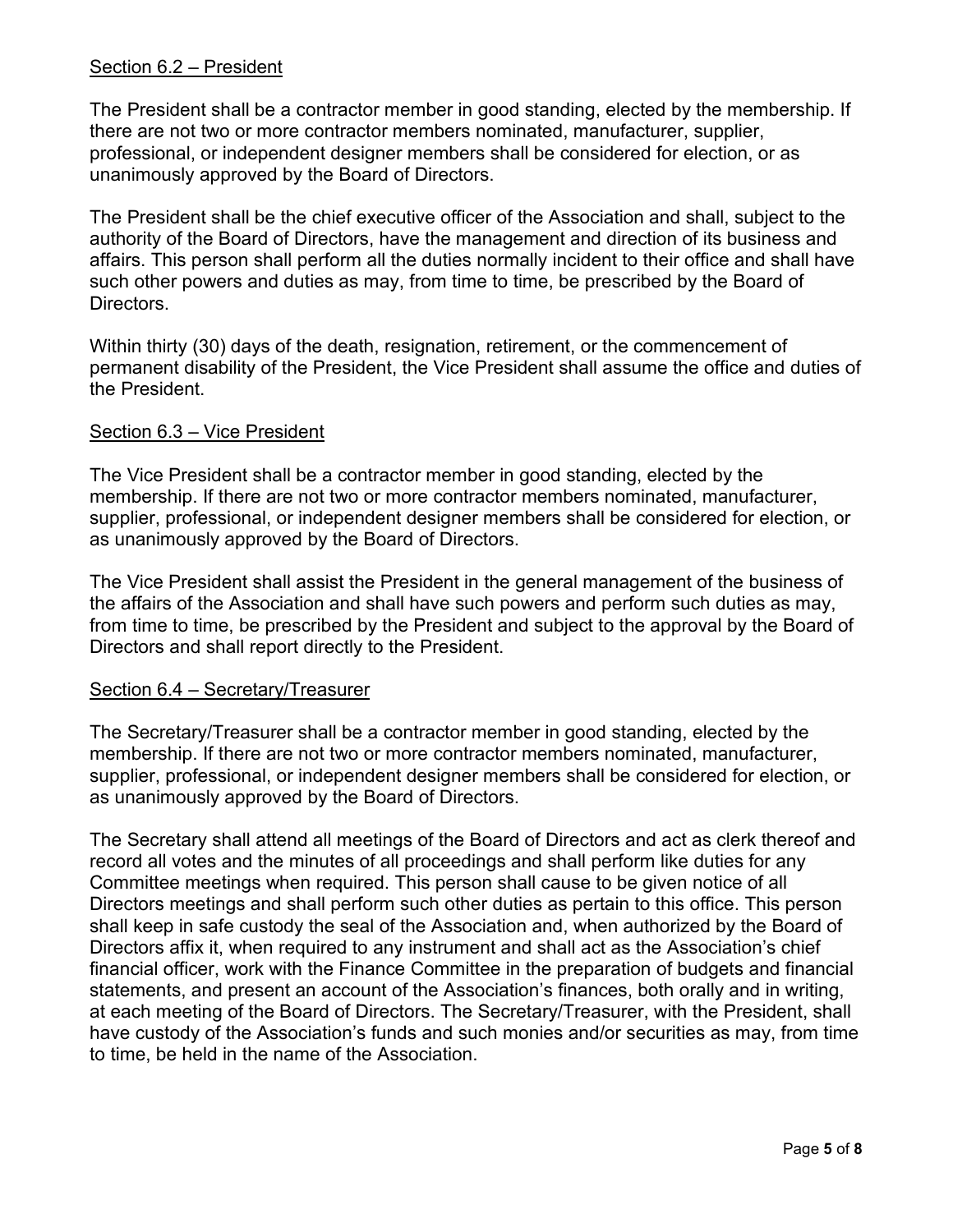### Section 6.5 – At Large Directors

Two (2) At Large Directors shall be contractor, manufacturer, supplier, professional, or independent designer members in good standing, elected by the membership.

The At Large Directors shall act as advisors to the board and ensure that all activities and expenditures are in accordance with CFPA bylaws, policies, and procedures.

### Section 6.6 – Supplier Advisor

One (1) Supplier Advisor shall be manufacturer or supplier member in good standing, elected by the membership.

The Supplier Advisor shall represent the interests of manufacturer and supplier members in all matters of CFPA.

### Section 6.7 – Immediate Past President

The Immediate Past President shall assist the President in fulfilling the duties of his or her office. The Immediate Past President shall serve as de facto Nominating/Election Chair in order to ensure an unbiased process. If the immediate past president cannot perform this duty, an alternative chair shall be selected by the Board that is not concurrently running for an elected position.

# **ARTICLE VII. ADVISORY COMMITTEE**

There shall be a volunteer advisory committee of an unlimited number of Association members. The advisory committee shall be non-voting advisors to the Board of Directors. Any class of members shall be accepted to the advisory committee. The Advisory Committee members shall act as advisors to the board and assist with special projects as assigned by the Board of Directors.

# **ARTICLE VII. DUES**

Dues shall be initially determined by the Board of Directors at the organizational meeting of the Directors and shall become effective ten (10) days thereafter. Special assessments for any purpose consistent with Article III may be approved by a majority of the Board.

Dues thereafter shall be established at the October meeting of the Directors and may be revised annually.

## **ARTICLE IX. FINANCIAL MATTERS**

### Section 9.1 – Bank Accounts

All monies of the Association shall be deposited in such bank or banks as directed by the Board of Directors.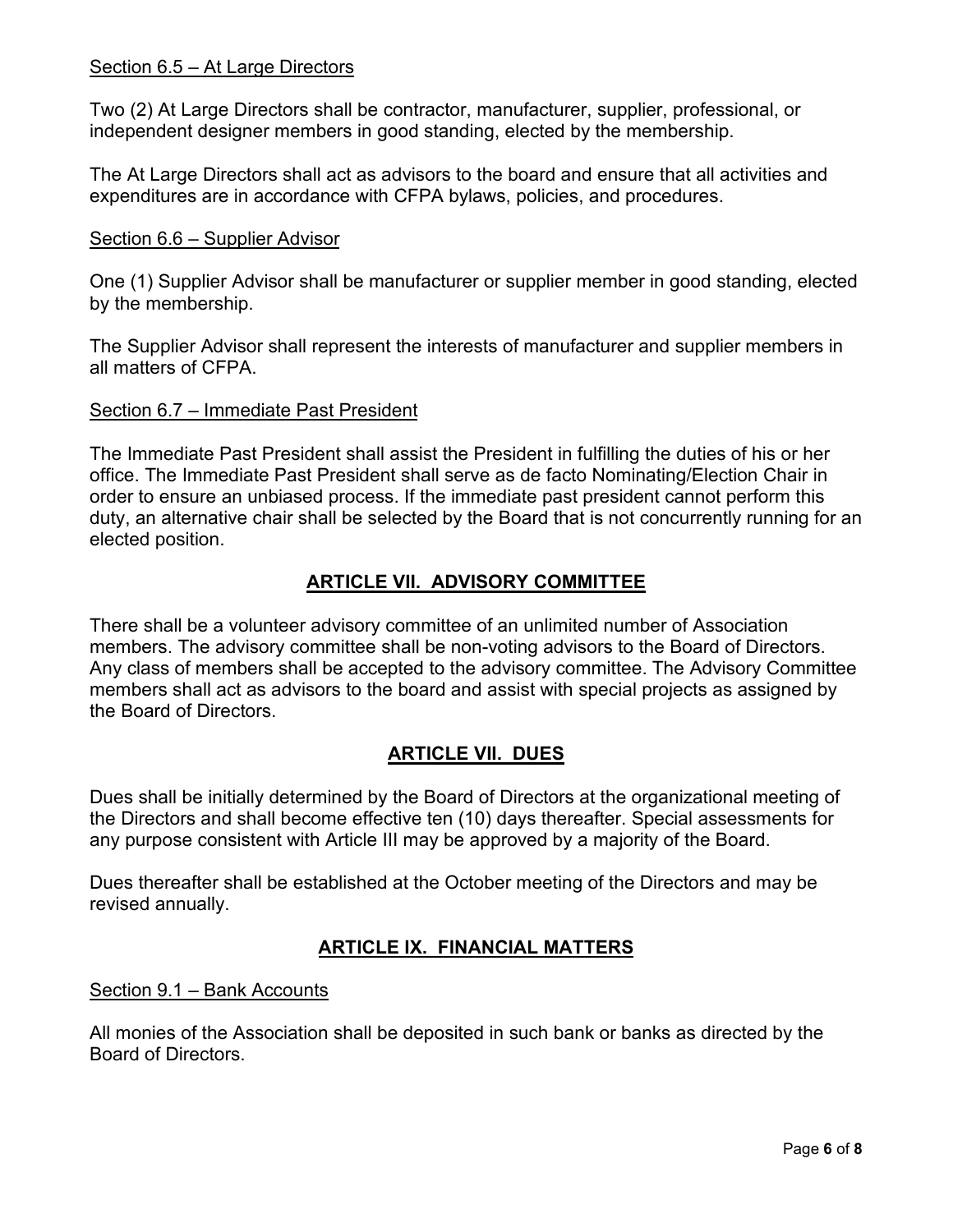### Section 9.2 – Payments

All checks, notes, drafts, debits, credit card payments, or other obligations for the payment of monies out of the Association's accounts shall be signed or approved by the President or the Secretary/Treasurer.

### Section 9.3 – Financial Responsibility

- 9.3.1 The administrative and financial functions of the Association shall be vested in the Board. All actions by the Board shall be subject to review and approval at the annual meeting of the Association.
- 9.3.2 The Association may receive, own, and maintain funds, real property or personal property and use or apply the whole or any part of the income there from and the principal thereof. The Association may contribute funds or property to persons and organization, as necessary in the accomplishment of the objectives of the Association.
- 9.3.3 No income or assets of the Association may be used by or for the personal profit of any individual, institution, or corporation except as provided for in this constitution.
- 9.3.4 The Association shall not be bound by an agreement, written or oral, unless the agreement has been approved by the Association in annual or special meeting or by recorded vote of the Board.

Section 9.4 – Fiscal Year

The Association's fiscal year shall be the calendar year.

## **ARTICLE X. DISSOLUTION**

### Section 10.1 – Dissolution by Members

The Association may be dissolved at any time by a vote of the Directors at regular or special meetings of the Board of Directors, provided that the notice of such meetings shall refer to the proposal to vote upon dissolution. The vote for dissolution must be by the majority of the Directors present.

#### Section 10.2 – Distribution of Association Property Upon Dissolution

Upon the dissolution of the Association, after paying or adequately providing for its debts and obligations, the remaining assets and property, if any, shall be donated to The Children's Hospital Colorado Burn Camps Program or The Children's Hospital Colorado General Fund.

## **ARTICLE XI. MISCELLANEOUS**

### Section 11.1 – Offices

The principal office of the Association shall be determined by a majority vote of the Board of Directors.